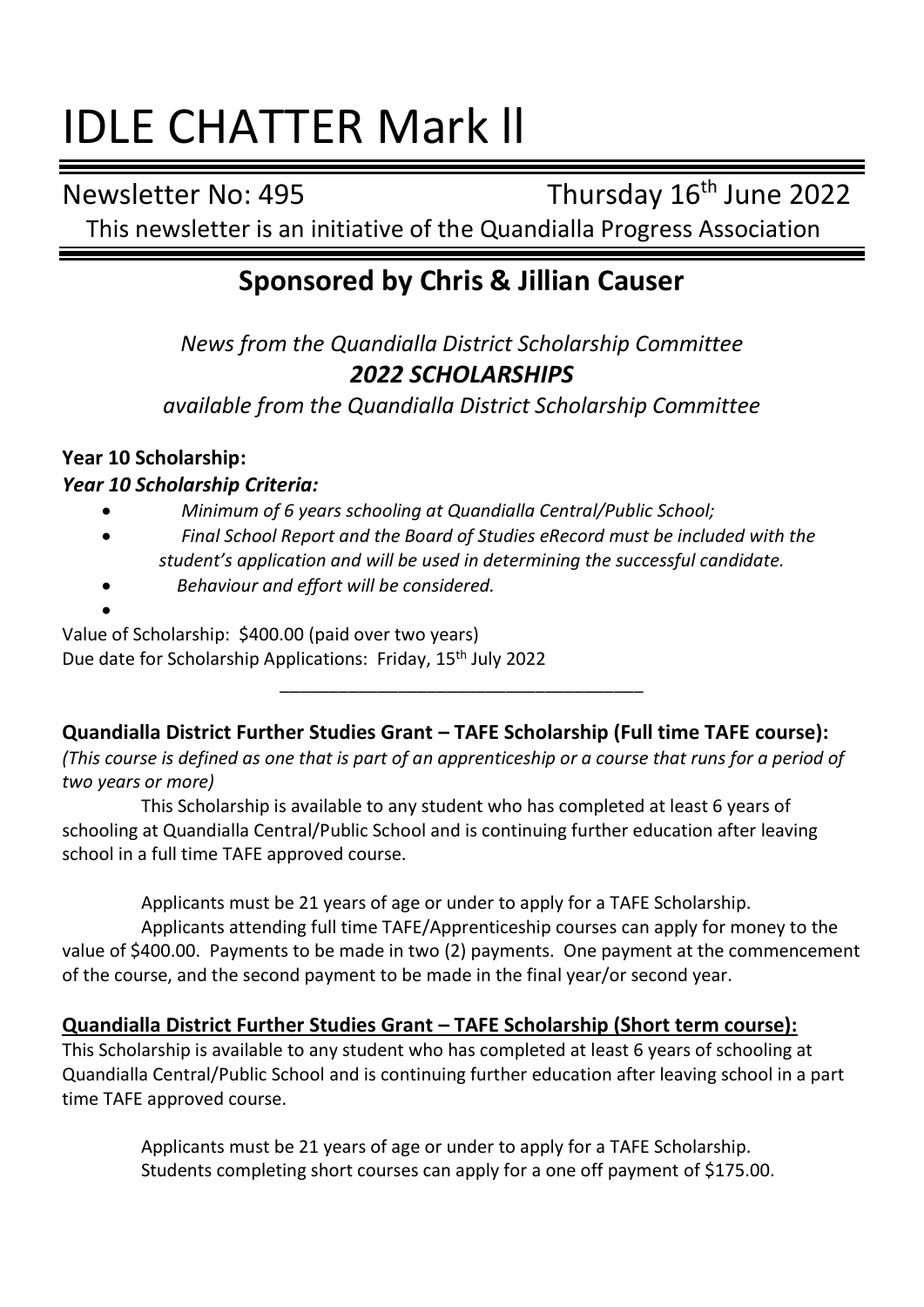## **Criteria for TAFE Scholarships (Full time or Short term courses):**

Resume to be submitted to the Scholarship Committee comprising:

- Course name and outline;
- Duration of course;
- Written submission outlining why you are an appropriate candidate for this Scholarship;

\_\_\_\_\_\_\_\_\_\_\_\_\_\_\_\_\_\_\_\_\_\_\_\_\_\_\_\_\_\_\_\_\_\_\_\_

• Proof of age and enrolment.

## **Quandialla District University Scholarships – (Two individual 'University' Scholarships are available).**

Applicants must have completed at least 6 years of schooling at Quandialla Central/Public School to be eligible for this scholarship. Applicants can apply for one of two scholarships.

*Number 1:* Applicants must be commencing their first year of study at a recognised University.

*Number 2: A*pplicants must be commencing their second or further year of study at a recognised University.

## **Criteria for University Scholarship:**

Resume to be submitted to the Scholarship Committee comprising:

- University course name and outline;
- Duration of course and Year of study;
- Written submission outlining why you are an appropriate candidate for this Scholarship (Either No. 1 or No. 2) – (500 words);
- Previous year/s 'Academic Results' are required for University No. 2 applications);
- Proof of enrolment.

## **Due date for all Scholarships Applications: Friday, 15 th July 2022 Please contact the Secretary on 6347 1294 for application forms or for further information.**

Many local community organisations and businesses, together with community members, are wonderful supporters of our Scholarship awards each year. Without this continued support we would not be able to offer our scholarships. We thank all donors for their generous support. If there are any other interested organisations/businesses or individuals, who would also like to become a supporter to these scholarships, it would be greatly appreciated by our Committee and in turn by our scholarship recipients.

The Quandialla District Scholarship has been running since 1967 and has helped many of our local students to further their education. We, as a Committee, will endeavour to continue this wonderful community program.

G*arry Penfold (President) Narelle Gault (Secretary) Marlene Taylor (Treasurer)*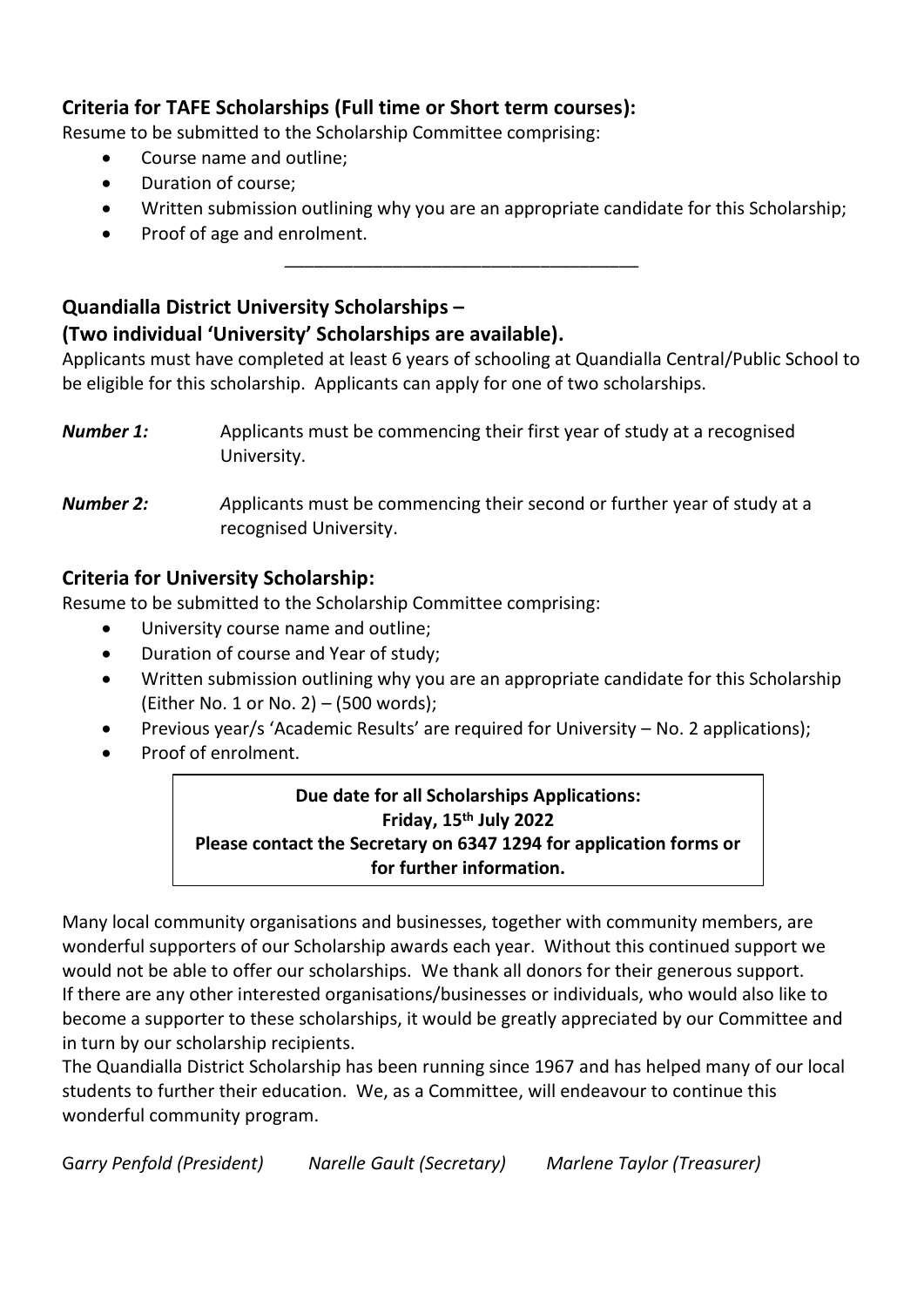

# *Belated Birthday Wishes*

Babs McNamara turned 90 years young on Saturday 28th May surrounded by her family in Braidwood where they all enjoyed a lovely lunch to celebrate this special occasion*.*

*Barbara Fittler from Armidale married Russell McNamara in 1955 and made their home on "Richmond" Quandialla where they* 

*raised their 5 children. Bronwyn, Priscilla, Nicholas, Michael and Damien, all were schooled at Quandialla and then boarding schools. Eventually all their children married and started their own families and were frequent visitors returning to Quandialla. Babs continued to live in her home now known as "Old Richmond House" after Russell passed away in 2002. Unfortunately, Bab's health started to fail her, and family relocated her to Braidwood so she could be closer to her children and health services.*

*Life is about travelling different paths and making new memories, but we all have a special place in our hearts and Bab's will always be a Quandi girl.*

My apologies Babs that our Birthday Wishes are a little late, but on behalf of myself, John and IC Readers I would like to wish you Many Happy Returns on reaching such a wonderful milestone. Happy 90th Birthday

## **QUANDIALLA FRIDAY NIGHT JACKPOTS:**

#### **Bland Hotel Joker Jackpot Draw ………**

The Joker Jackpot was not claimed and this week the jackpot will be \$820, and you have 6 chances to win a meat tray and a chance to choose the Joker Card.

#### **Quandialla Bowling Club Draws …………………..**

The Riverina Club Draw and Members Draw was not claimed last week so this Friday the Riverina Jackpot will jackpot to \$3000, and the Members Club Draw will jackpot to \$125.

Remember if your badge number is drawn for any of the jackpots YOU MUST BE AT THE CLUB to claim your prize when it is announced.

Good Luck Everyone



## **BLAND HOTEL**

Open: 12 Midday – Monday to Saturday Meals available from the Bistro Lunch 12 to 2pm & Dinner 6.30pm to 8.30pm Dine In or Take Away & Don't Forget – Pizza Night on Wednesdays.